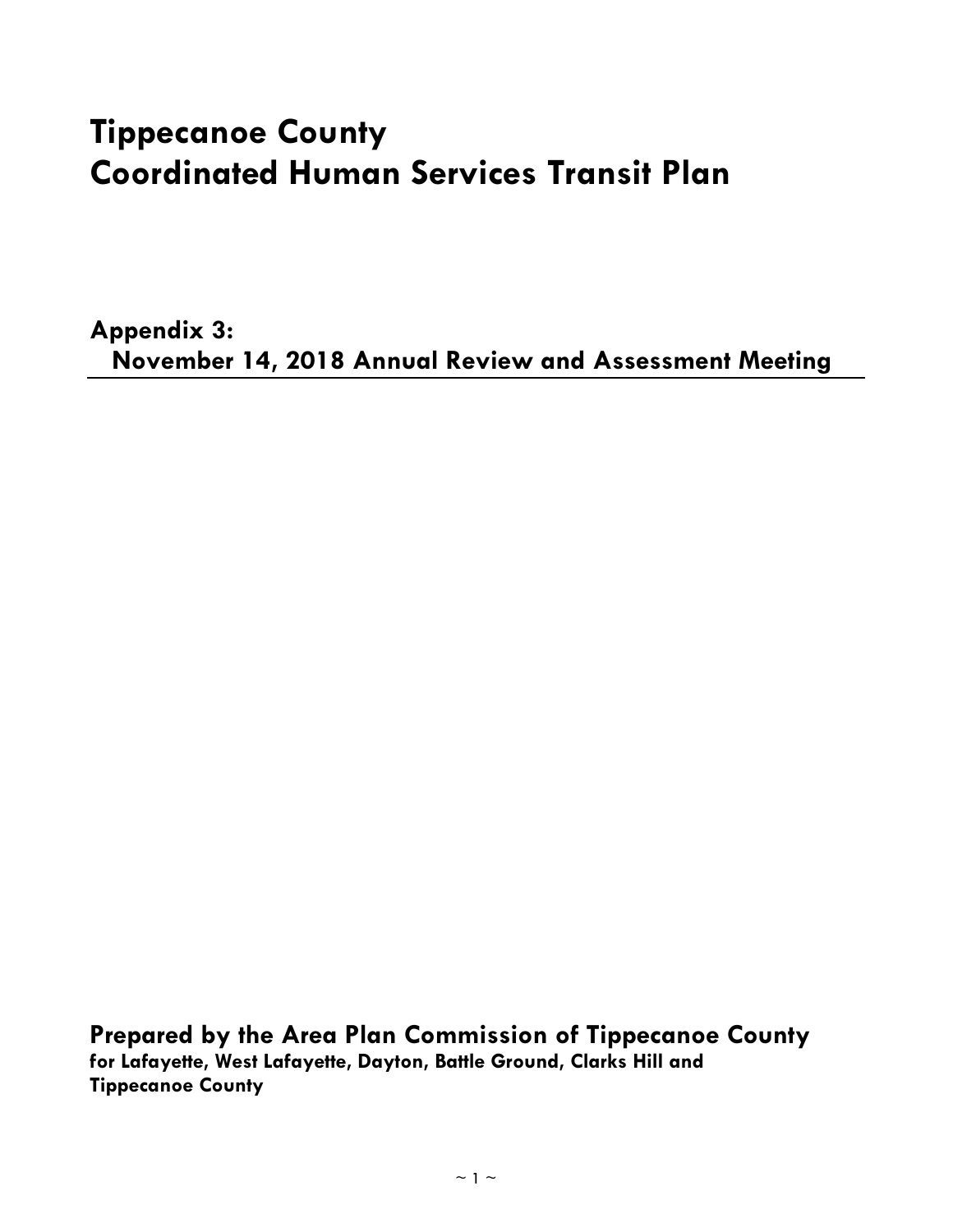**Area Plan Commission of Tippecanoe County Coordinated Human Services Transit Plan Annual Assessment Meeting November 14, 2018 Tippecanoe Room, Tippecanoe County Office Building**

**──────────────────────────────────────────────────────**

**I. Purpose**: Stakeholders met for the annual assessment of the Coordinated Human Services Transit Plan (CHSTP). The CHSTP mission is to reduce and remove obstacles and improve transportation options for disabled, elderly and low-income persons. The Plan recommends holding an annual meeting of stakeholders to: report progress, facilitate the exchange of information, seek solutions and identify new challenges.

## **II. Stakeholders Present:**

Stan Minnick, Area IV Agency Jolene Prather, Riggs Community Health Clinic Jerard Benner, Joyful Journey Bryce Gibson, CityBus Elva James, Area IV Agency Janet Schweikher, Wabash Center Valerie Oakley, Lafayette Housing Authority Rhonda Florian, Lafayette Limo Michelle Reynolds, Lafayette Housing Authority Aimee Jones, Brightstar Care Lisa Decker, Franciscan Health Bill Glick, Tippecanoe County Council on Aging Catherine Schoenherr, Area Plan Commission Doug Poad, Area Plan Commission

### **III. Status Report**

Doug Poad started the meeting by introducing himself and shared with the group why the meeting is important to him. His son and father face transportation issues and this meeting addresses transportation issues of the elderly, low-income and disabled.

Everyone around the room introduced themselves and the agency they represent.

Doug apologized to the group for having to reschedule the meeting due to the room being double booked.

Doug provided an overview of the APC and what it does in its capacity as the metropolitan planning organization. He stated the APC looks at transportation issues of the elderly, those with low-income, and the disabled and reviewed the history of the Coordinated Human Services Plan. The Plan documents what services are provided in the county, identifies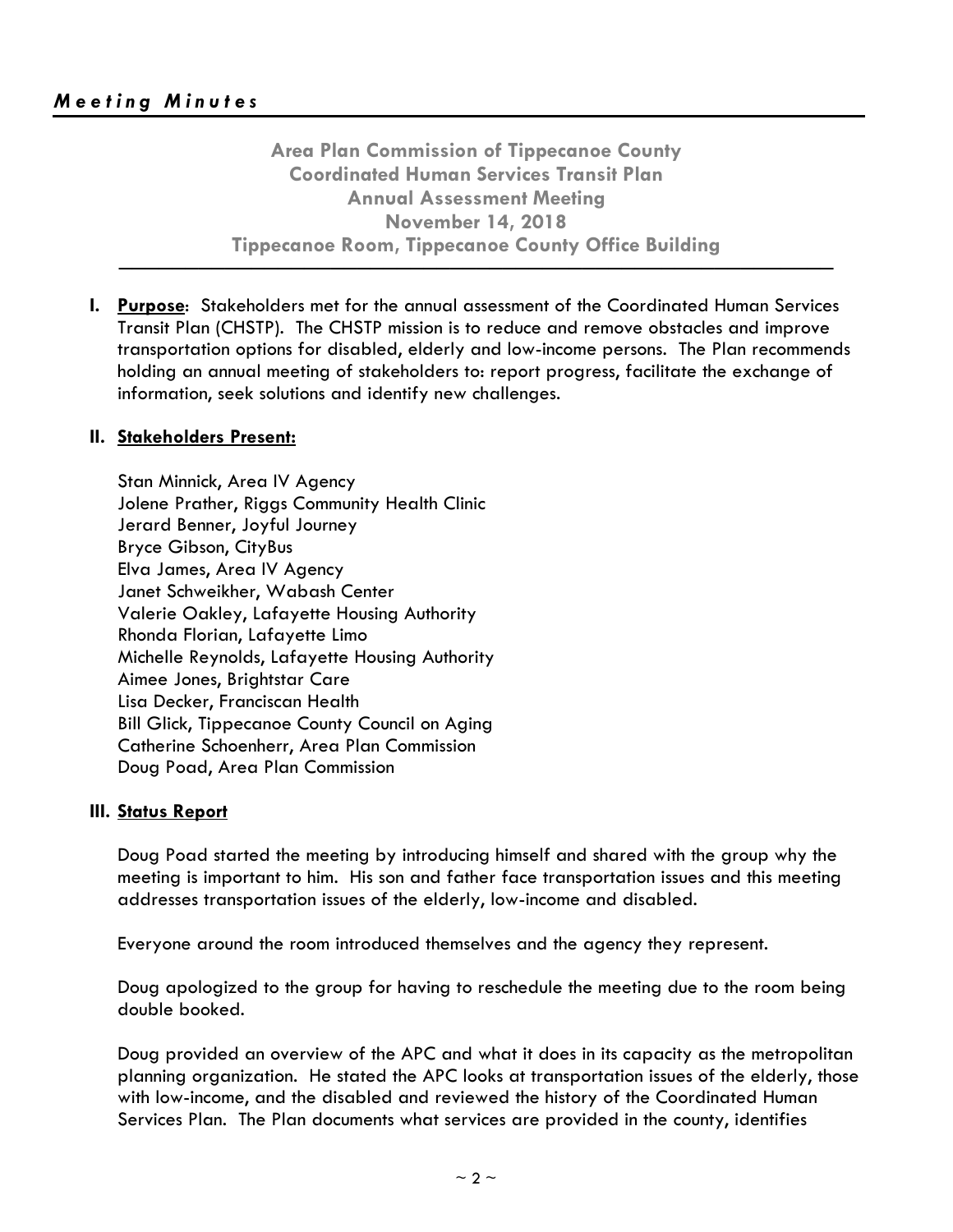challenges and needs of the three groups and recommends strategies to address them. The Plan has been updated and is available on the web. A meeting is held annually to discuss new challenges, on-going challenges, and implementation plans. The meetings also provides connections between groups and organizations. For this meeting the goal is to review what has occurred over the past year regarding transportation, identify on-going and new issues and develop ideas on how to address them.

Doug reviewed the status of work done by the APC.

- 1. APC staff updated the transportation brochure which includes a variety of transportation providers. They are available in English and Spanish and APC sent out requests to agencies asking how many they wanted in order to facilitate better distribution. They are also available on the APC web page.
- 2. The mailing/contact list for this meeting is available today.
- 3. Staff continued to work with local developers.
- 4. Staff requests bus stop improvements for all local new and reconstruction projects. Klondike Road was given as an example.
- 5. At INDOT's December meeting APC staff will request that INDOT look at sidewalk project on SR 38 and US 52.
- Bryce Gibson, CityBus, put together a handout for the meeting and provided copies to everyone.
	- 1. Data for the past year was shown for services provided to the elderly and disabled communities. Bryce reviewed the fixed route and paratransit ridership and data. Over the past year, Access traveled 104,921 service miles and transported 27,130 trips. For fixed route service, ridership was down by 6%. There were  $141,793\frac{1}{2}$ fare trips.
	- 2. There were severed big projects and one was a new app called mycitybus. It provides real time bus information, trip planning, text/email notifications and it's ADA compliant.
	- 3. The web site was updated and now includes better information about detours and other service interruptions.
	- 4. Additional service hours were added in the evening to several routes. Additional hours for the customer service window at the downtown transfer center were added.
	- 5. This summer CityBus partnered with Food Finders Food bank. They received funding to distribute produce to low-income persons, communities and neighborhoods. They also meet their client and provide travel training.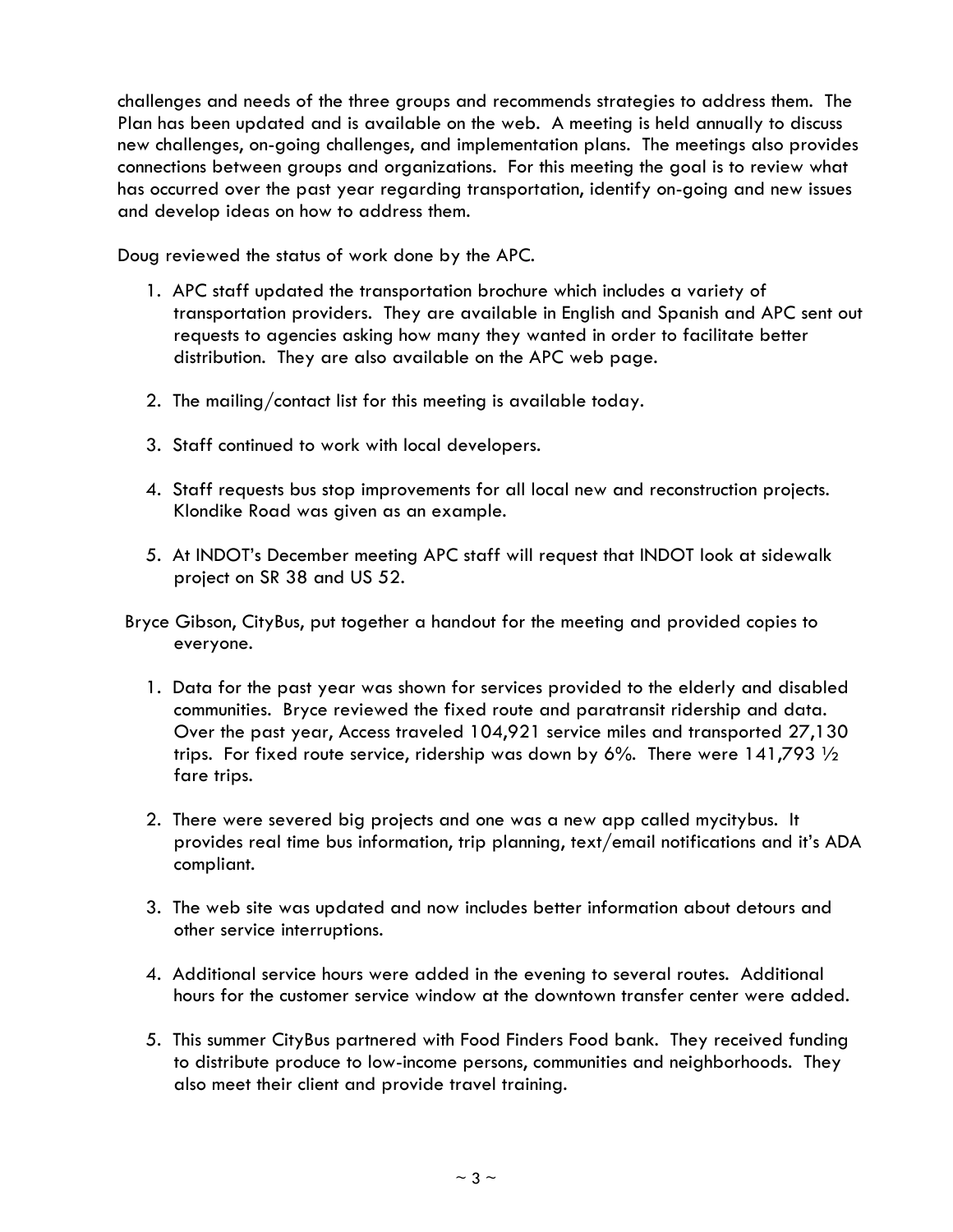- 6. CityBus launched a pilot ride to work pass program with Kriby Risk. Bus passes are provided to their employees.
- 7. New seating and shelters were added throughout the community.
- 8. CityBus has a new travel training employee and that service was offered to those in the room. Katie retired and has been replaced with Hallie Robinson. Over the past year the service trained approximately 950 persons.
- 9. The agency participated in the senior fair, convoy of hope, stand down and the Westminster fair, have monthly visits to Friendship house.
- 10. They are in the final stages of developing a new strategic plan and adding service over the next five years. This includes looking at extending service to Wabash Avenue and launching an industrial express route along Veterans Memorial providing service to employees there. Also adding service later in the evening for the northern Lafayette routes to better serve the community center, and finally adding additional service in the evening to the core five routes.
- It was asked if the new route times for the north end service could be repeated and if the routes were 2A and 2B. Bryce replied that the service times for 2A and 2B during the week day will be extended to 10:00 pm. No additional service will be added during the weekend.

It was asked when will the additional service start. Bryce replied in January.

- It was asked how someone can provide information to the strategic plan. Bryce replied the best way is to email him.
- It was brought out that the old hospital will be refurbished and converted to low-income apartments. It was asked if there will be any bus stops there. Bryce replied that there are stops already located there.

Identified Challenge: Transportation services for volunteers (or chaperone) to meet with clients or friends at their home.

It was asked if there are any resources to connect a person who is in the Friends program with a chaperon. Bryce replied that CityBus can provide travel training, but they do not have any chaperon services. It was then asked of the group if any agency could help. Someone asked if any of the clients are already being serviced in the home by an agency. The response was some are but many clients have a pal or their son or daughter and it is those people that need transportation. Again, it was mentioned that travel training is possible through CityBus.

### Identified Challenge: Funding Resources

Bryce was asked if he has seen any continuing or new issues and challenges. Bryce replied that funding continues to be a challenge. State funding has stagnated.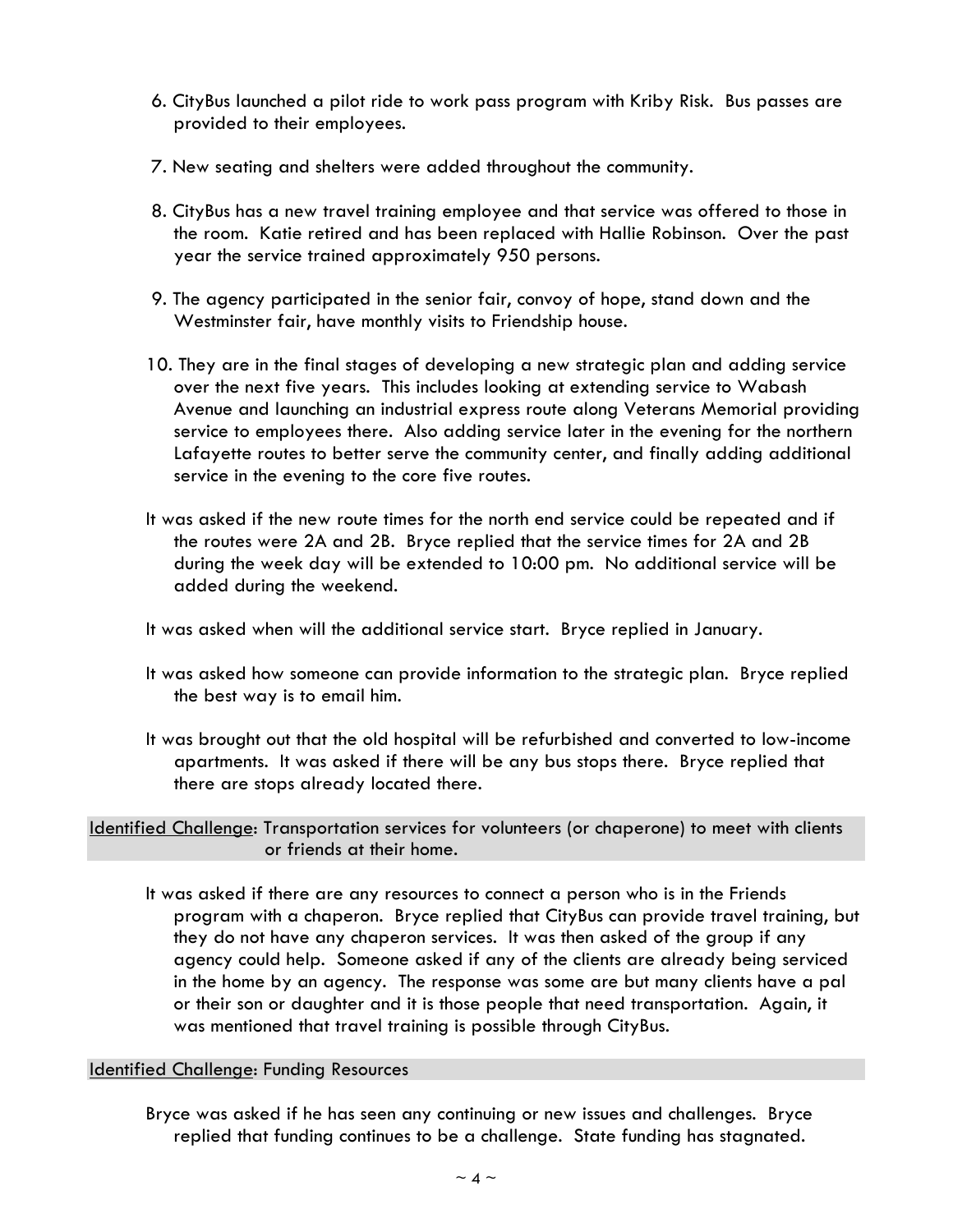- Doug stated when comparing similar systems in other states, those systems receive more funding than what Indiana provides. Bryce asked if those attending could speak to their State reps and ask for more transit funding.
- Bill Glick stated that funding for transportation was an issue at the senior center when the Caravan service was available. The surrounding counties are now providing significantly more trips and are more heavily weighted in providing transportation services rather than being senior centers. It's disproportionately lower in Tippecanoe County because we have too many elderly people driving that shouldn't be. We recognize this but can do very little about it. Funding to provide more transportation assistance is needed.
	- It was asked if Bill could tell the group more about the agency and the services provided. Bill replied that the Center has moved from the Jenks Rest building to the new North End Community Center. There is now a bus stop at the Center. He further stated that the Center provides the same services and now has expand evening services. They continue to provide meals on wheels and deliver meals. The Senior Center still does home repair service, but it is only for major home repairs. They do provide a very limited transportation reimbursement program. Bill explained the service and stated it is underutilized.
	- Doug stated that the move solved the bus stop location that has been an issue for years. It was noted that the stop has a shelter.

### Identified Challenge: Elderly Drivers

Doug asked Bill if he has seen any new issues and Bill replied that the population is aging, and more folks continue to drive that should not.

Identified Challenge: Sidewalks in the area (around SR 38/Creasy Lane).

- Elva James stated that Area IV Development is the housing wing of Area IV and the agency will be building apartments on SR 38 at Winston Drive near the YMCA and IVY Tech. The apartments will be affordable and target the working poor to help break the poverty cycle.
	- Elva stated transportation and childcare are barriers. No transportation is available for 2<sup>nd</sup> and 3<sup>rd</sup> shift workers and Area VI is developing a transportation plan for the apartment complex. They have looked at various means and maybe using Enterprise for an onsite car share. The apartments will have a bike share program. The site will need a bus stop and sidewalks to it.

The nearest fixed route is SR 38 and Creasy Lane.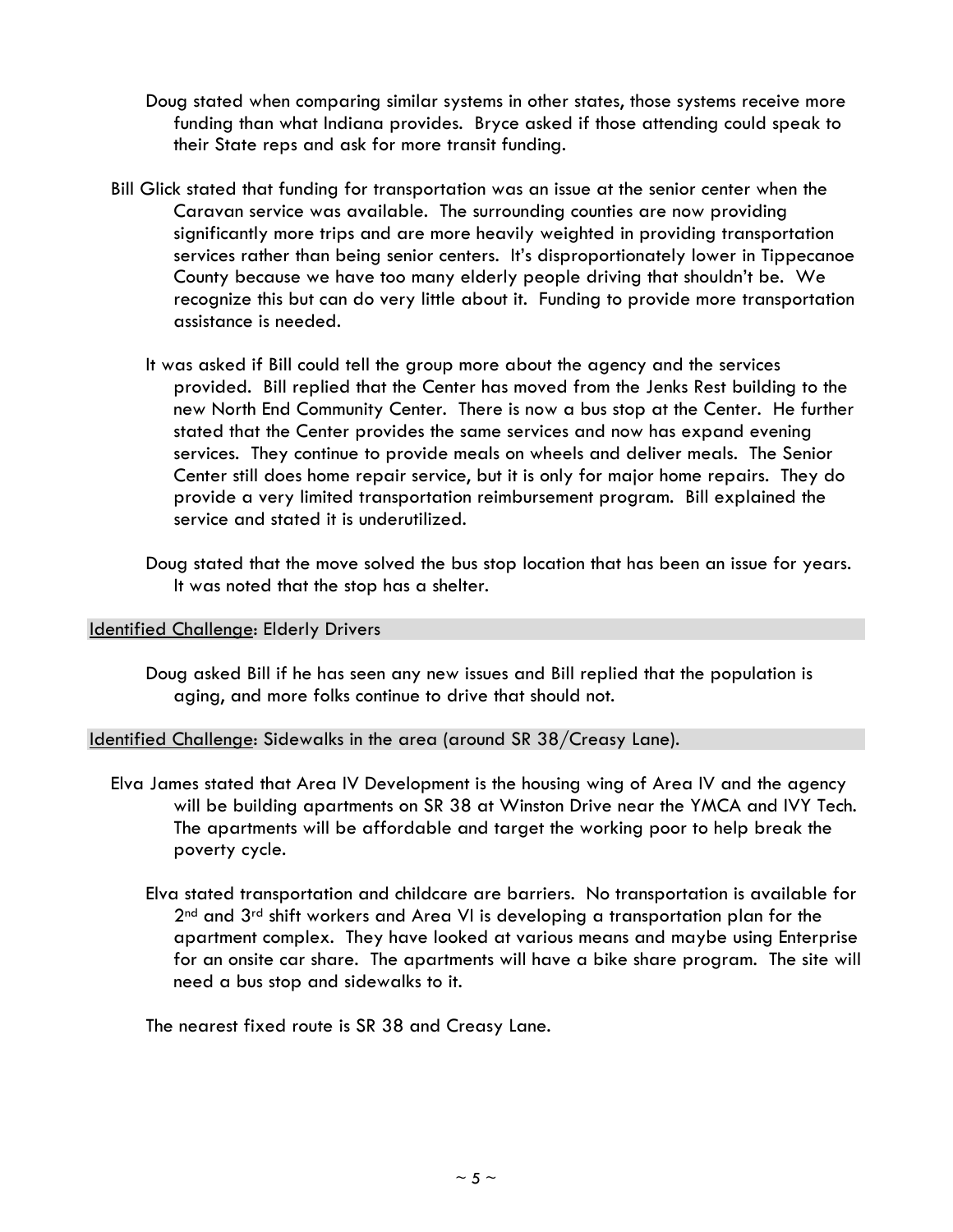Identified Challenge: a) Snow removal on sidewalks and trails, and b) Sidewalk maintenance or lack thereof.

- It was asked if CityBus looks at the availability of sidewalks and street lighting when looking at expanded service. Bryce stated that they did a comprehensive bus stop inventory last year and they coordinated with APC regarding new road projects.
- It was asked is there separate funding to build sidewalks. The Lafayette Housing Authority has funding available for sidewalks and street lights. The application process for funding is in January.
- It was stated that the elderly cannot physically clean their sidewalk and does not have the financial means to have someone clean them.
- It was stated that the sidewalk on the north side of Cumberland does not get cleaned (serviced) but the southside one does. They do not know why. It does not help when the snow is plowed from the street onto the sidewalk.

Doug stated this has been an on-going issue.

It was asked if someone will service the sidewalk along Klondike after it is widened.

- It was stated the existing sidewalks are not serviced and grass is growing through them.
- Lafayette Limo has four vehicles that are handicapped accessible. All that is needed is a call and request.
- Doug stated that in both cities they do have equipment that cleans the trails. He mentioned that the issue has been discussed and West Lafayette will probably clean them

#### Identified Challenge: Access bus service in county.

- It was stated that it would be good if the Access bus could connect with people living in the rural parts of the county.
- It was asked how many Access buses are there. Bryce replied there are six buses and only five are used. The sixth bus is used as a spare.
- It was stated that five is not many for Tippecanoe County. Bryce replied that service is only provided to those in the service district plus a mile or so further out.
- It was stated there is need for service for the entire county. It was asked how do those persons living outside of the district get to a doctor's appointment. It was asked if the Access service area expands when the City expands its boundary. Bryce replied that when the fixed route service is expanded, the Access service area also expands. The boundary is  $\frac{3}{4}$  of a mile from the fixed route service and also mirrors the fixed route time schedule.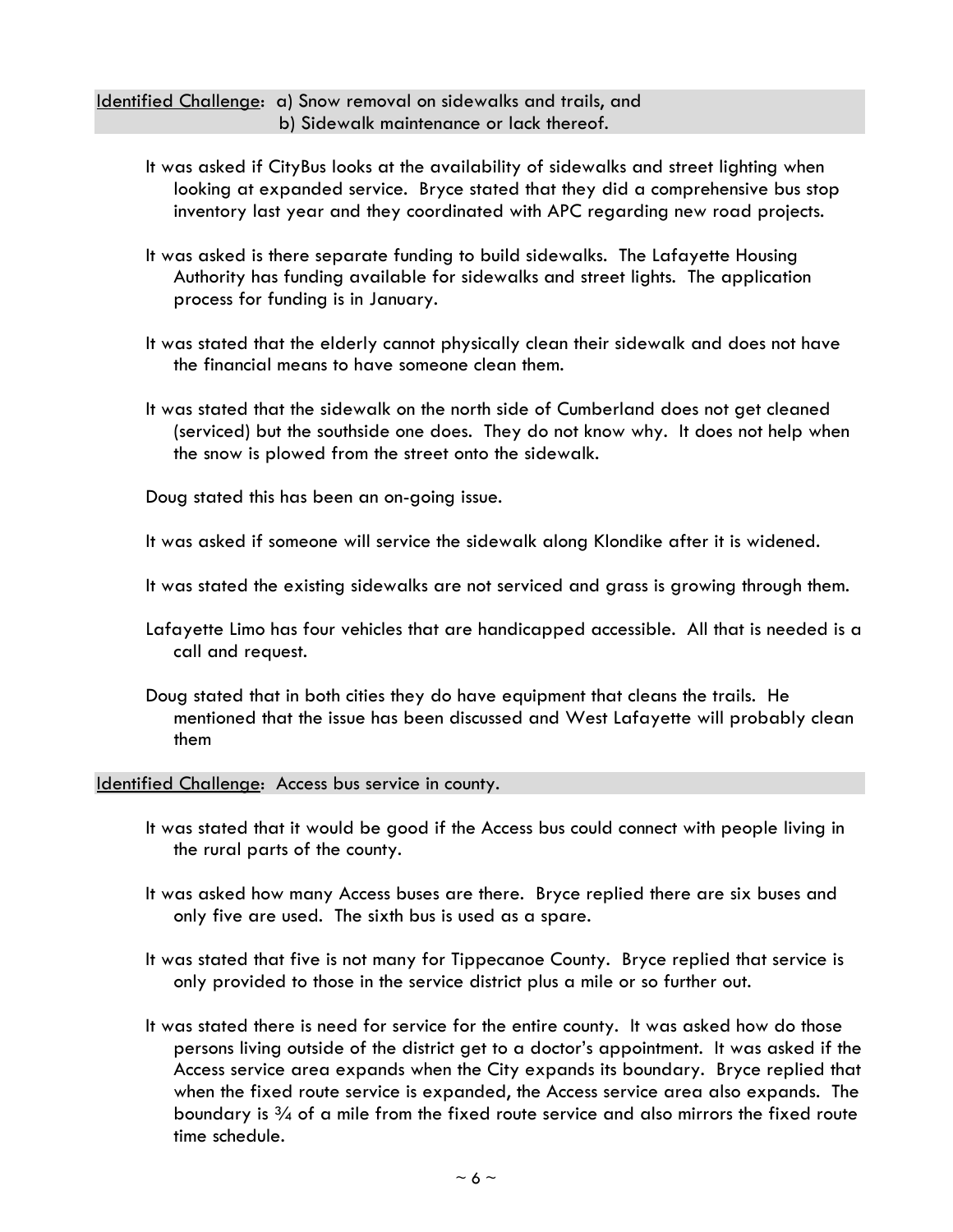CityBus service in the county is limited by state statute and funding.

Identified Challenge: Transportation to employment (2nd and 3rd shifts), day care, and grocery shopping.

- It was stated there are transportation challenges for employees who work 2<sup>nd</sup> and 3<sup>rd</sup> shifts. Is this on the list?
- It was reported that transit service has been expanded on South Street and it runs through midnight.
- It was asked if there are any areas for  $2<sup>nd</sup>$  or  $3<sup>rd</sup>$  shifts that bus service should look at.

It was stated that SIA should be looked at.

Bryce mentioned the Industrial Express route and partnering with Wabash National. Wabash National is paying for part of the operating cost and it only operates at shift change. It provides service directly to Wabash National and goes on their property.

Bryce stated they had a meeting with hiring agencies and SIA was not represented.

It was asked if Kirby Risk is served. Bryce stated that service is provided to all properties. On McCarty Lane service is provided to the front door during their shift changes.

Identified Challenge: a) Wait times for the bus, b) Door to door service.

- It was stated that clients sometimes have lengthy wait times for the bus. Some complaints are "the bus comes but I can't get to it or I try to get to the bus but the bus leaves." This is more frequent with Access service. The client may need help shutting the door or need help getting to the bus. It's hard to get from the door to the bus. Bryce responded that there is a new app called MyCityBus and it is free. It gives real time bus locations and information and it was launched in August of 2018. Bryce added that under certain circumstance there can be accommodations.
- It was stated that the app is not helpful to the elderly population because they do not have access to a computer or do not use them.
- Bryce stated that CityBus now has automated calls that alert riders five to ten minutes before the Access bus arrives. If there are issues, they can call the Access dispatcher.
- It was asked if it was just for a smart phone. Bryce replied that it's a phone call. The mobile app is for fixed route services.
- It was asked what the designated time is an Access bus is supposed to wait. Bryce responded the time is five minutes and it can be adjusted.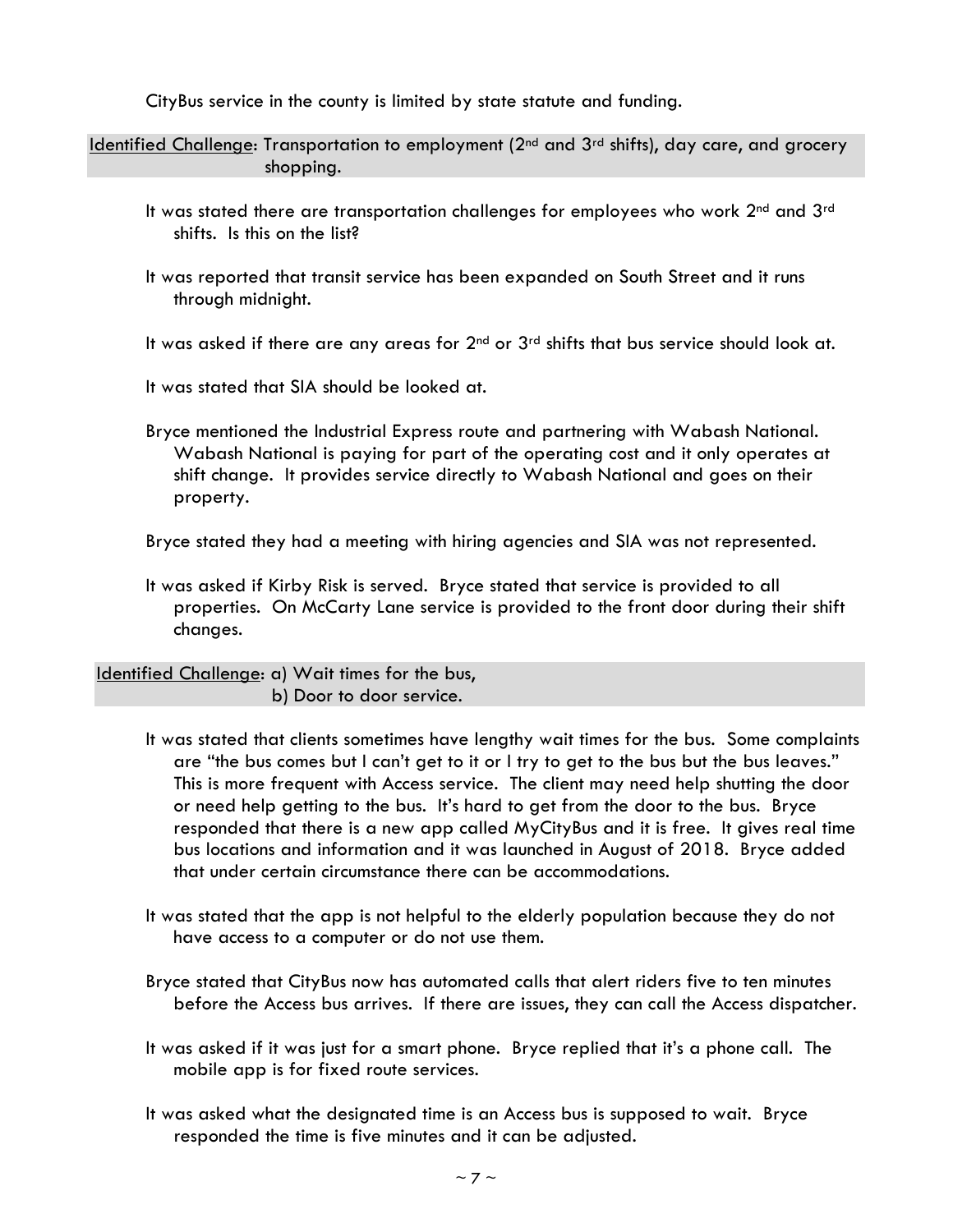#### Additional Discussion:

- Area IV will be retrofitting the old nursing home near Otterbein to become affordable housing. The Agency is not sure how the people are going to get anywhere since Klondike is the closest route and it's 12 miles away. We are hoping to work with Wabash Center but may have to tap the services in Benton County.
- Stan Minnick reviewed the transportation programs at Area IV. One, Hope Transit, services Otterbein and Benton County. It's for non-emergency medical transportation for the elderly, disabled and Medicaid eligible persons. There are two vehicles and one is underutilized. That vehicle may be stationed at the retrofitted nursing home.
- The other service is through the rural public transit program Section 5311. The program serves seven rural communities, basically Laurime Township, Clarks Hill, Stockwell, and Romney. They will transport anybody for any reason and it is all done by volunteers. The scheduler is a volunteer. Last year there were 325 trips, and most are for shopping and medical. Several passengers are wheelchair bound and are transported in a 1995 lift equipped van. It will be replaced with a 2019 van.
- Elva mentioned that the Agency receives a ramp-up grant. The funds are used to build handicapped ramps at homes. So far, they have built 11 or 12 over the past six to eight months, and it's a\$20,000 grant. The program is available to homeowners.

It was asked if they could do mobile homes and the response was not at this time.

- Janet Schweikher from the Wabash Center reviewed transportation services the Center has. The Center has 43 vehicles and 33 of them are used to transportation persons they serve. 22 are used for their residential homes (serves 80 individuals). 11 vehicles support the various day, after school and community living programs. 10 vehicles are used for the Greenbush Industry, Wabash National, cleaning services, and meal delivery. At this time CityBus does all the fleet maintenance and there are two bus stops at the Center. They do not provide public transportation.
- Wabash Center has purchased a building from IU Heath that will service as a grants house program and will probably be open in April. The Center is working with CityBus to coordinate the needs.
- The Center applied for three low-floor minivans through a 5310 grant and those will arrive in the spring of 2019.
- The Center does not have any Medicaid transportation issues since they send in their own billings.
- Bill asked if the criteria for using the Access bus can be distributed. He further stated that he hears clients tell him that they cannot get the Access and they don't know why. The response was the application is available on-line and it has all of the criteria. Bill asked what is the criteria? When do we not accept somebody?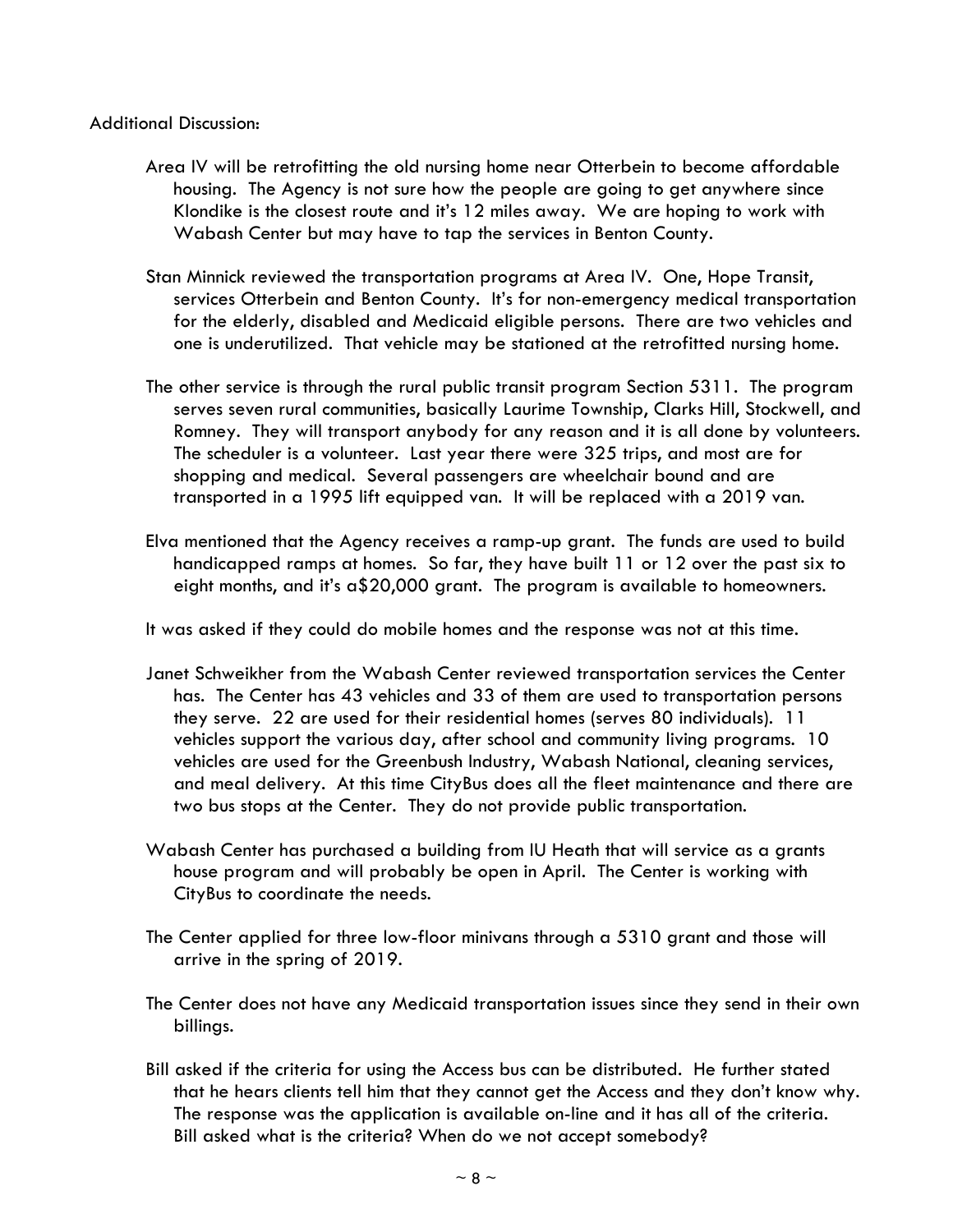Bryce responded that's it up to the doctor, which is part of the application process.

Is Access service limited to one trip a day?

- Bryce said they can schedule as many as needed per day and it's \$2.00 per trip. They must schedule each trip individually. The vast majority of trips are reoccurring, going to and from work or grocery shopping.
- Doug asked if there is a list of what is the criteria that can be handed out. Bryce suggested to look at the application on-line. Bill reaffirmed yes. (Follow Up with Bill). CityBus strives to have the doctor determine eligibility and persons can get temporary eligibility. The determination is if the person - if you cannot access fixed route – is near Access.
- Bryce stated that CityBus auctions off buses that are past useful life (Access Vans) and they go for very little.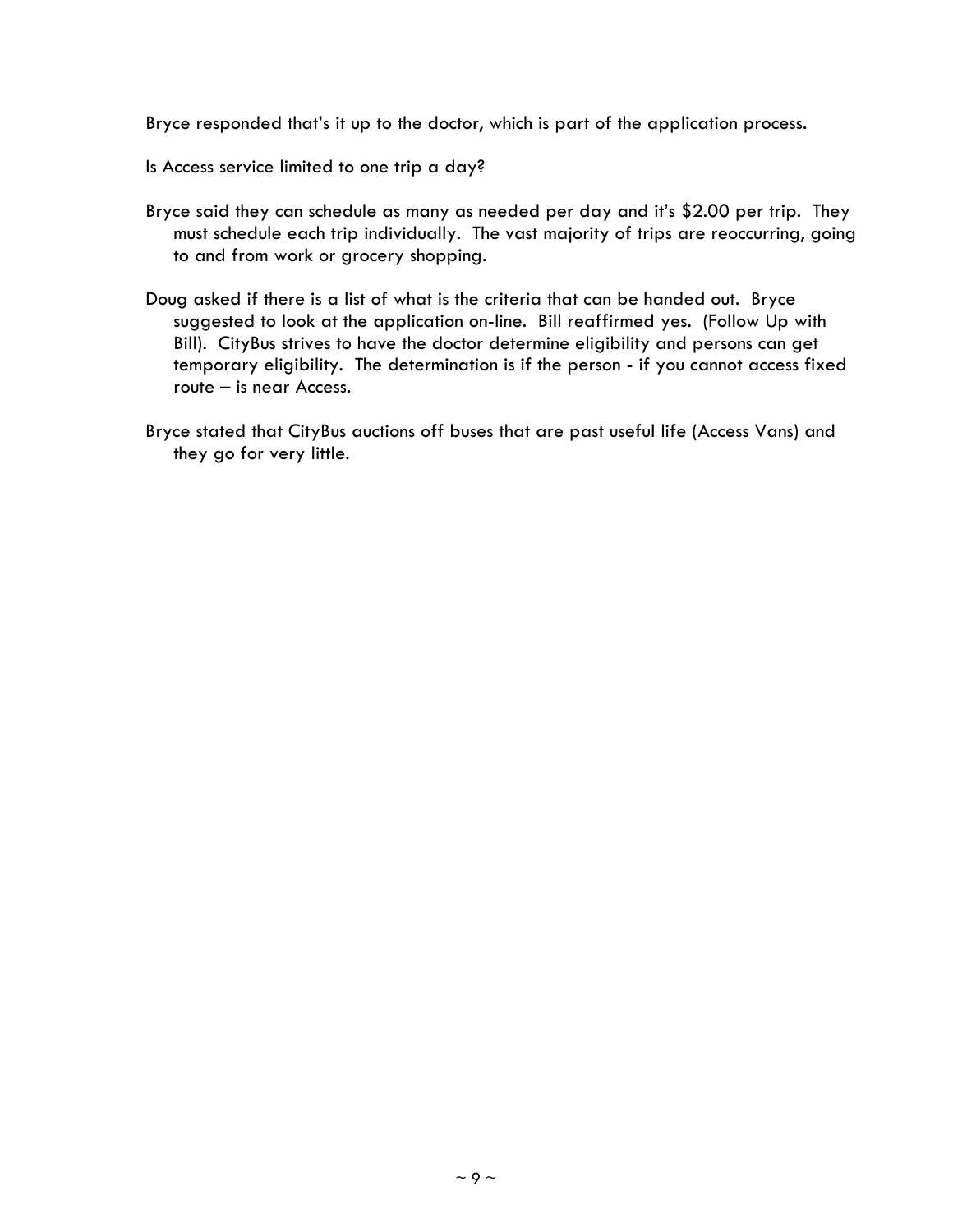